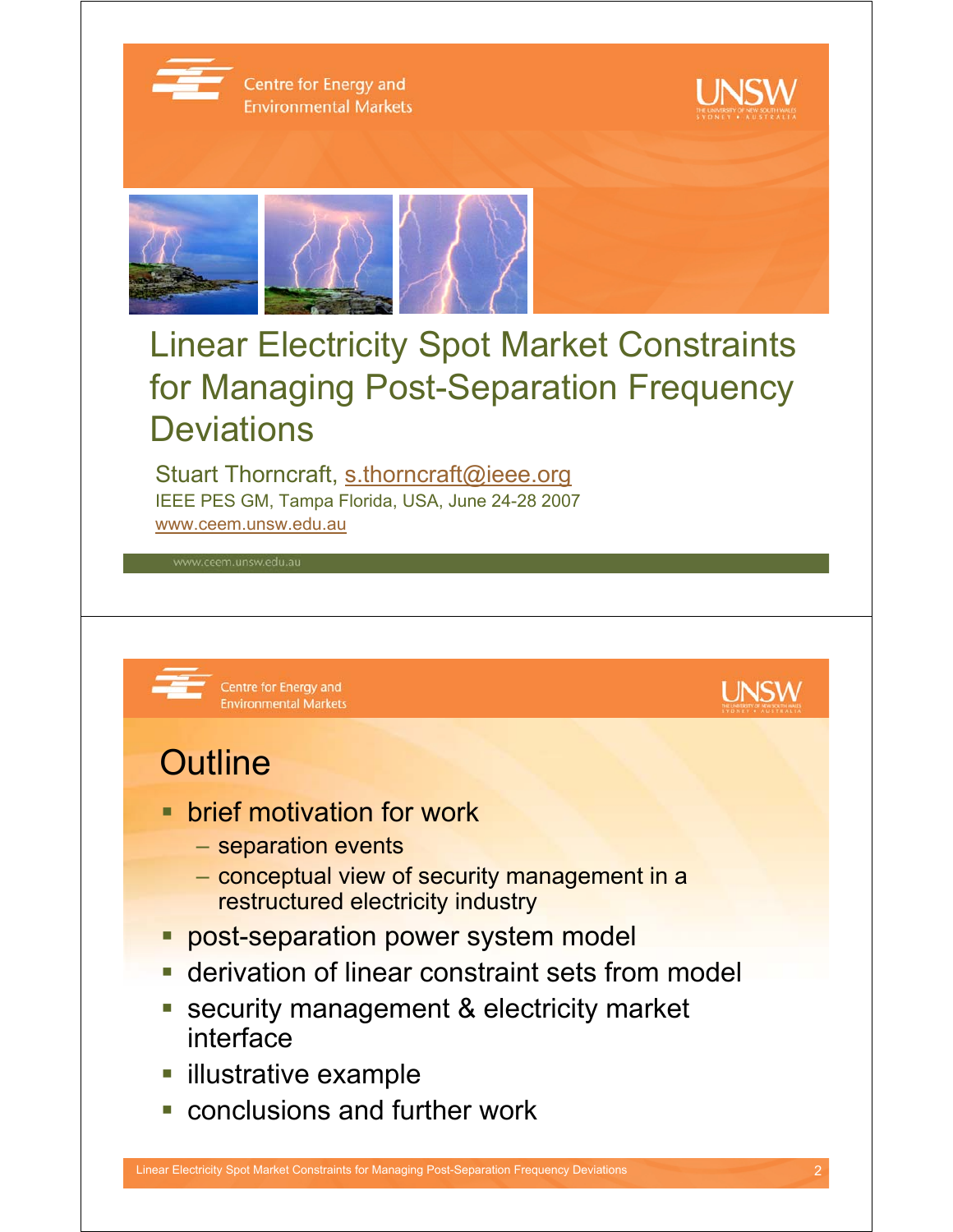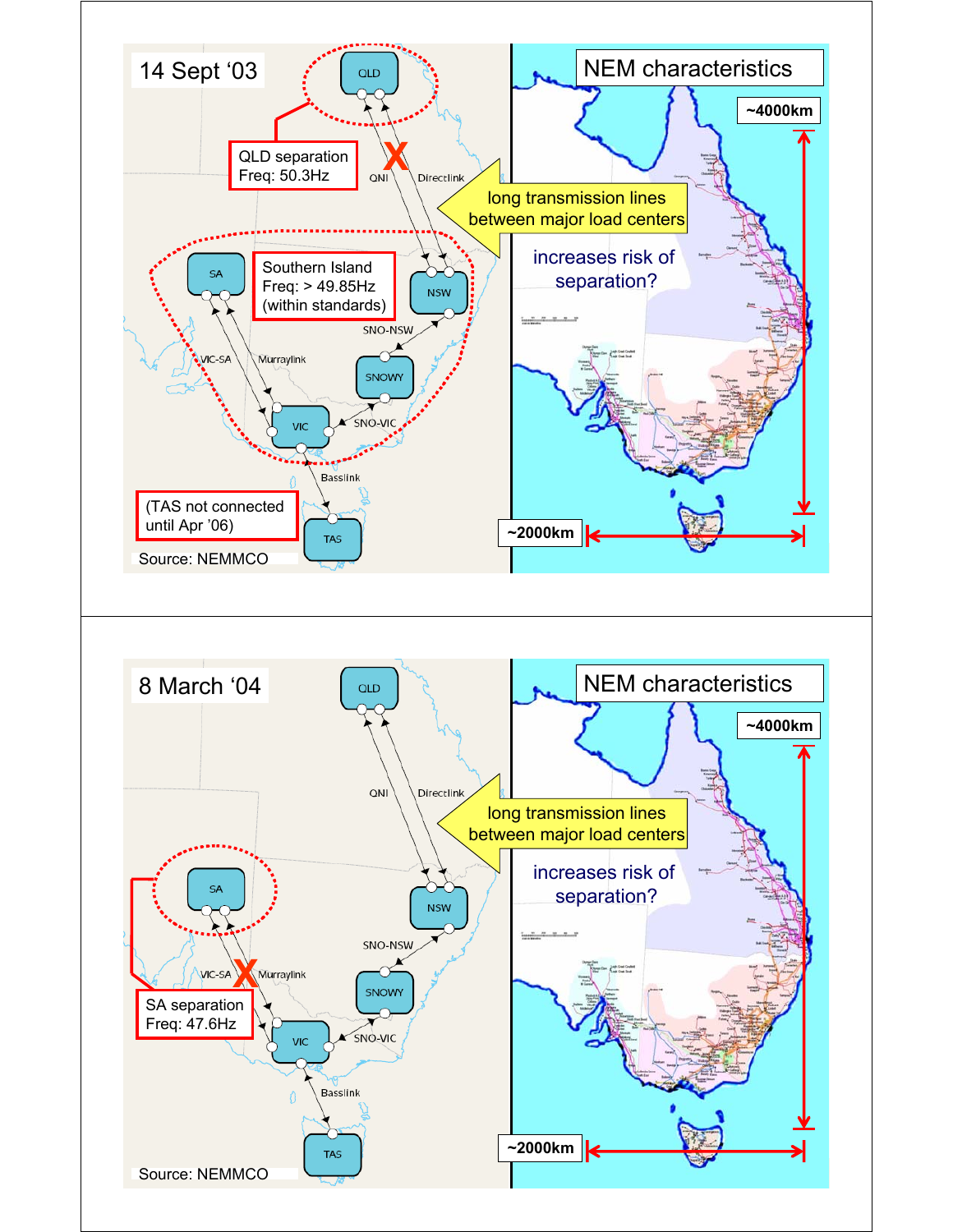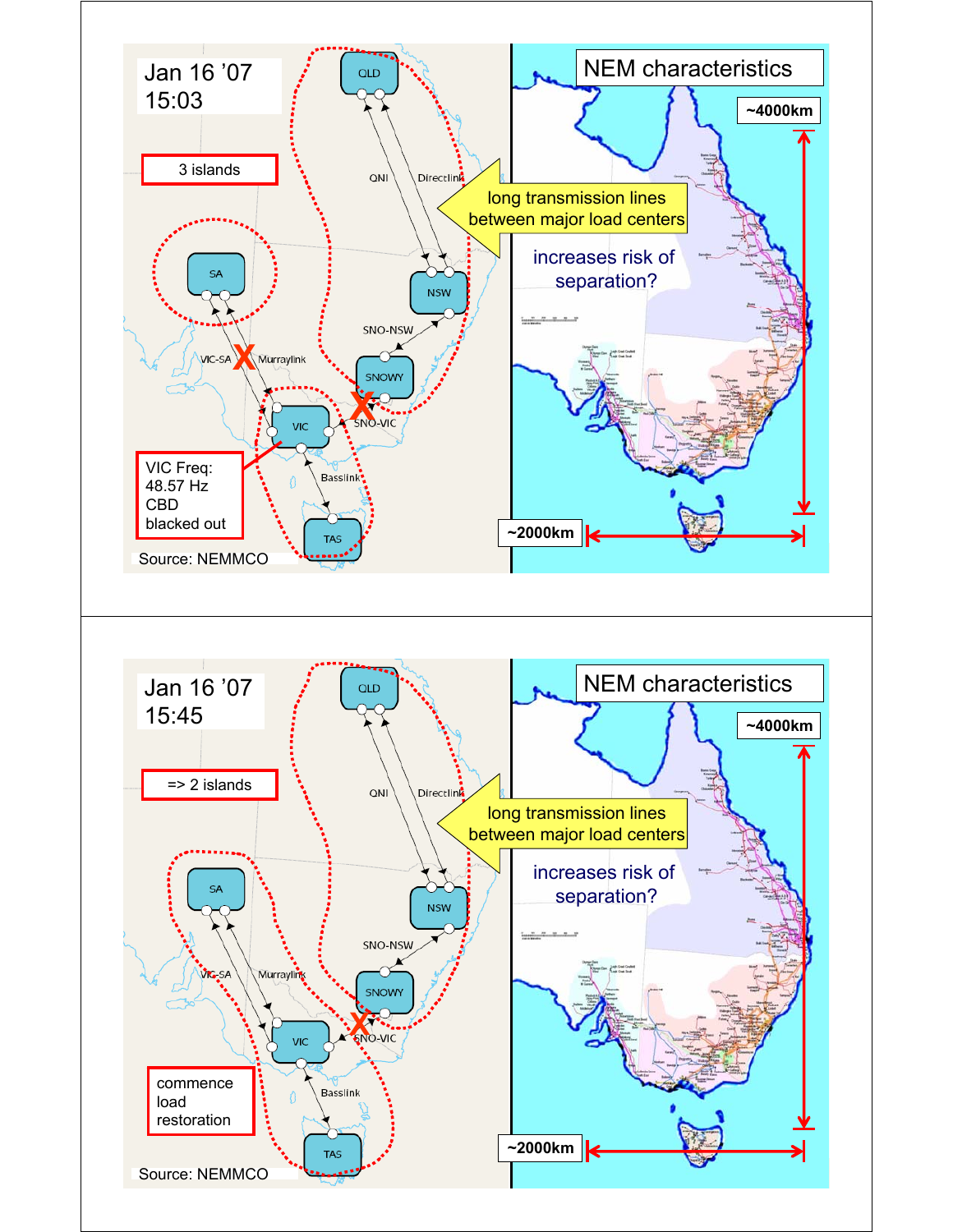

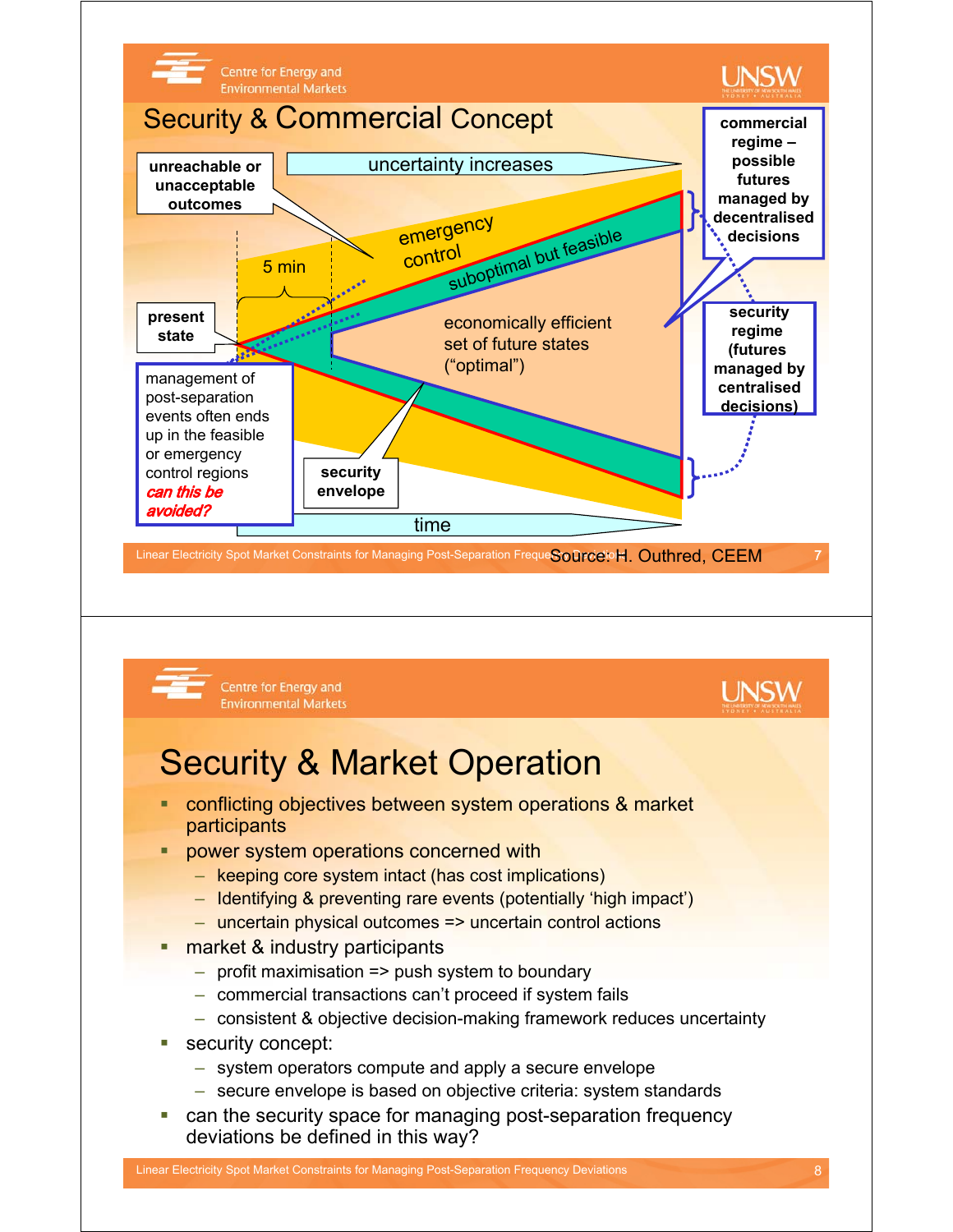

$$
\begin{bmatrix}\n\dot{f}_i(t) \\
\dot{p}_{i1}(t) \\
\vdots \\
\dot{p}_{iN}(t)\n\end{bmatrix} = \begin{bmatrix}\n\delta_i & \sigma_i & \cdots & \sigma_i \\
\gamma_{i1} & \tau_{i1} & \cdots & 0 \\
\vdots & \vdots & \ddots & \vdots \\
\gamma_{iN} & 0 & \cdots & \tau_{iN}\n\end{bmatrix} \begin{bmatrix}\nf_i(t) \\
p_{i1}(t) \\
\vdots \\
p_{iN}(t)\n\end{bmatrix} + \begin{bmatrix}\n-\sigma_i \\
0 \\
\vdots \\
0\n\end{bmatrix} p(t), \quad i \in \mathcal{I}
$$

$$
\delta_i = -\frac{D_i}{2H_i}; \quad \sigma_i = \frac{f_0}{2H_iS_0};
$$

$$
\gamma_{ij} = -\frac{S_0}{f_0T_{ij}R_{ij}}; \quad \tau_{ij} = -\frac{1}{T_{ij}}
$$

 $= A_i \mathbf{x}_i(t) + \mathbf{b}_i p(t)$  $\dot{\mathbf{x}}_i(t)$  $\mathbf{e}_{ik}^T\mathbf{x}_i(t)$  $y_{ik}(t)$  $=$ 

> standard LTI system for each possible island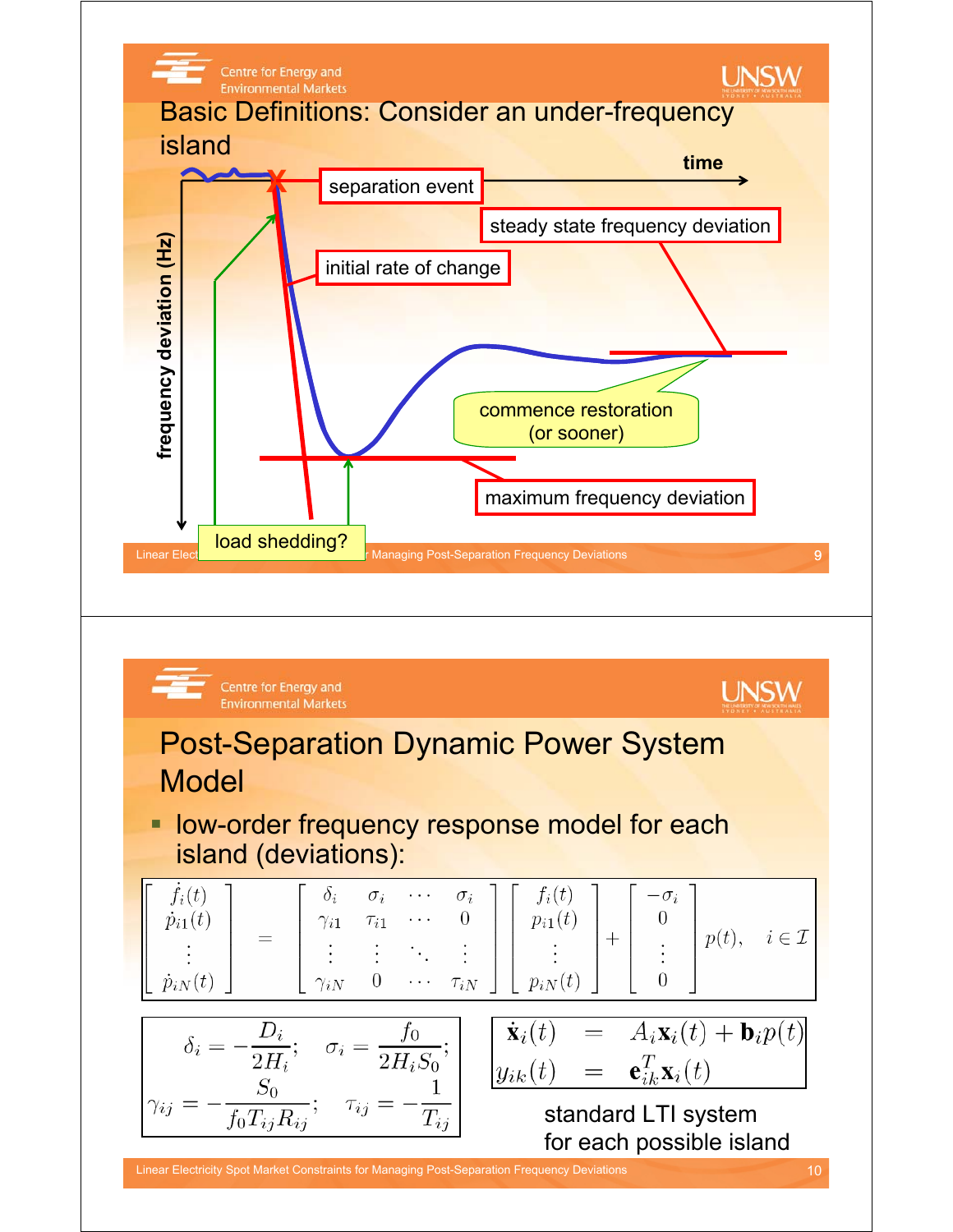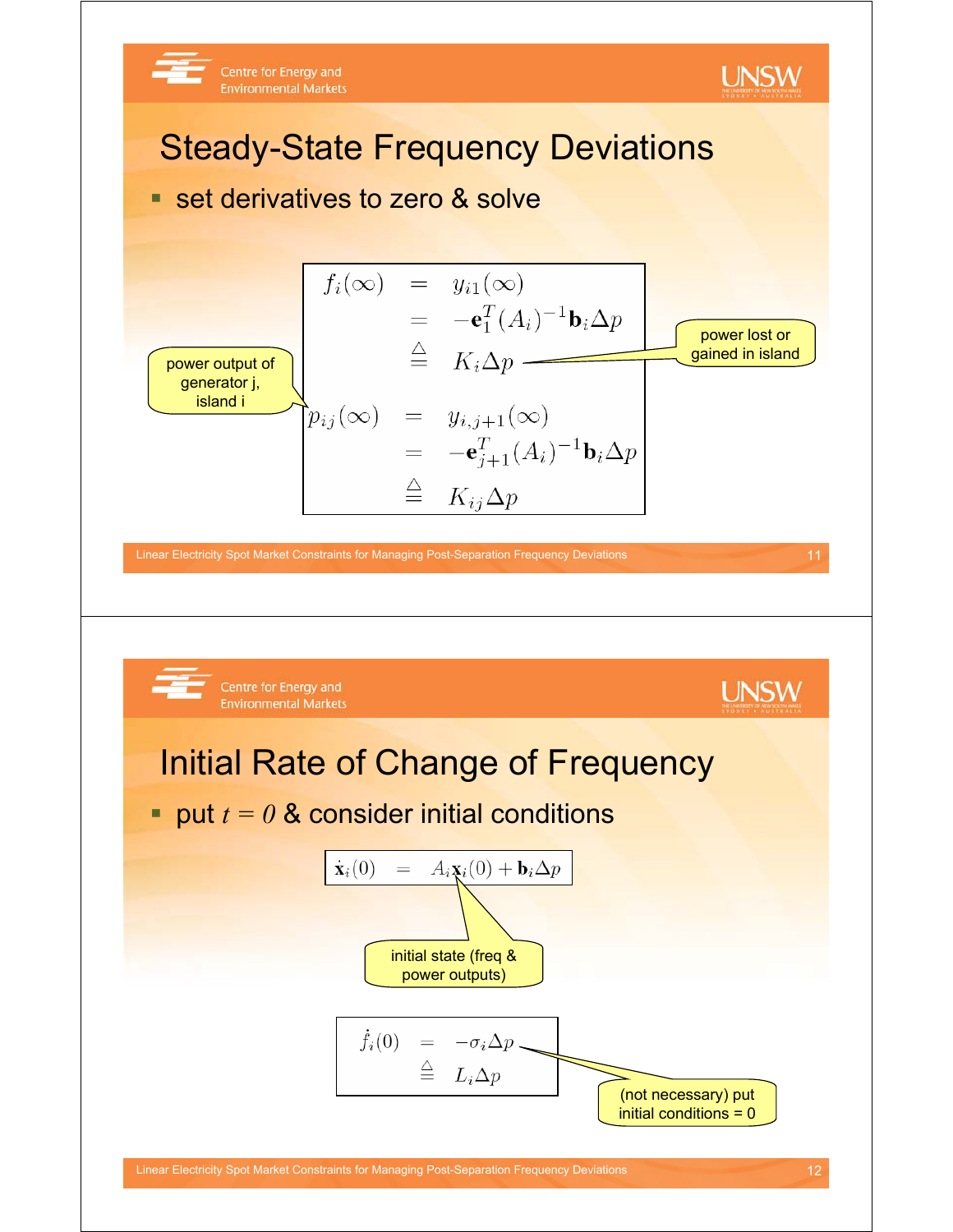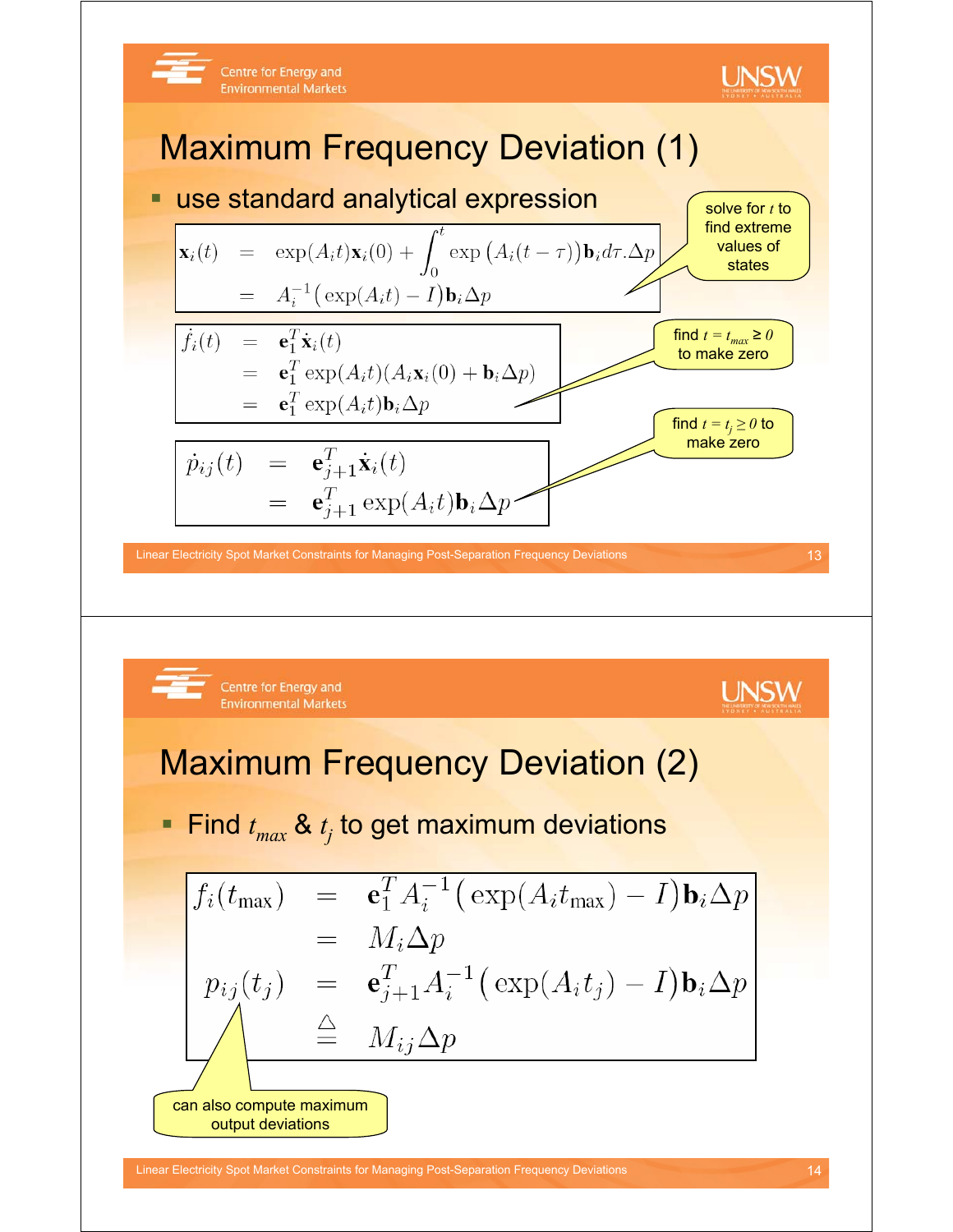

Linear Electricity Spot Market Constraints for Managing Post-Separation Frequency Deviations 16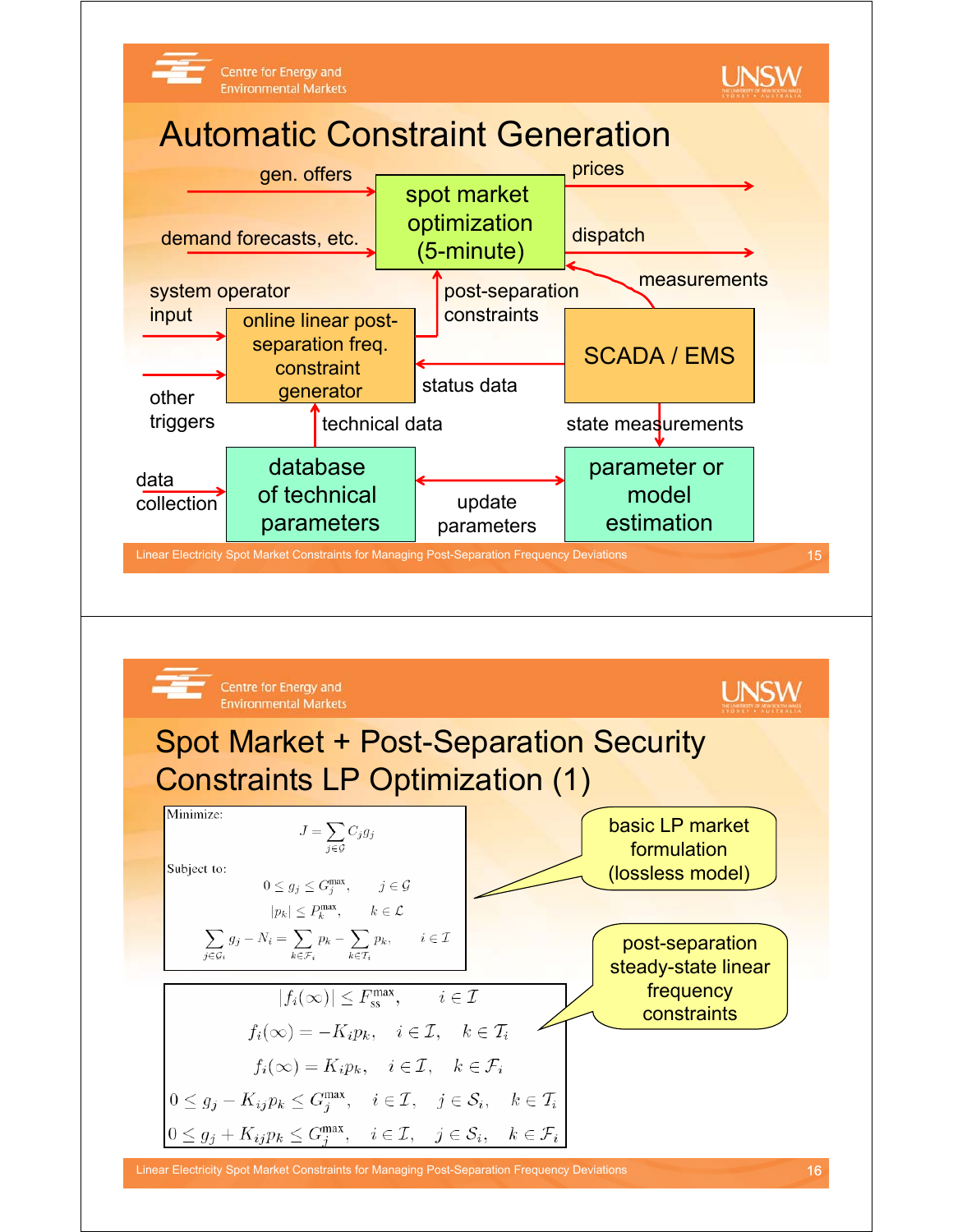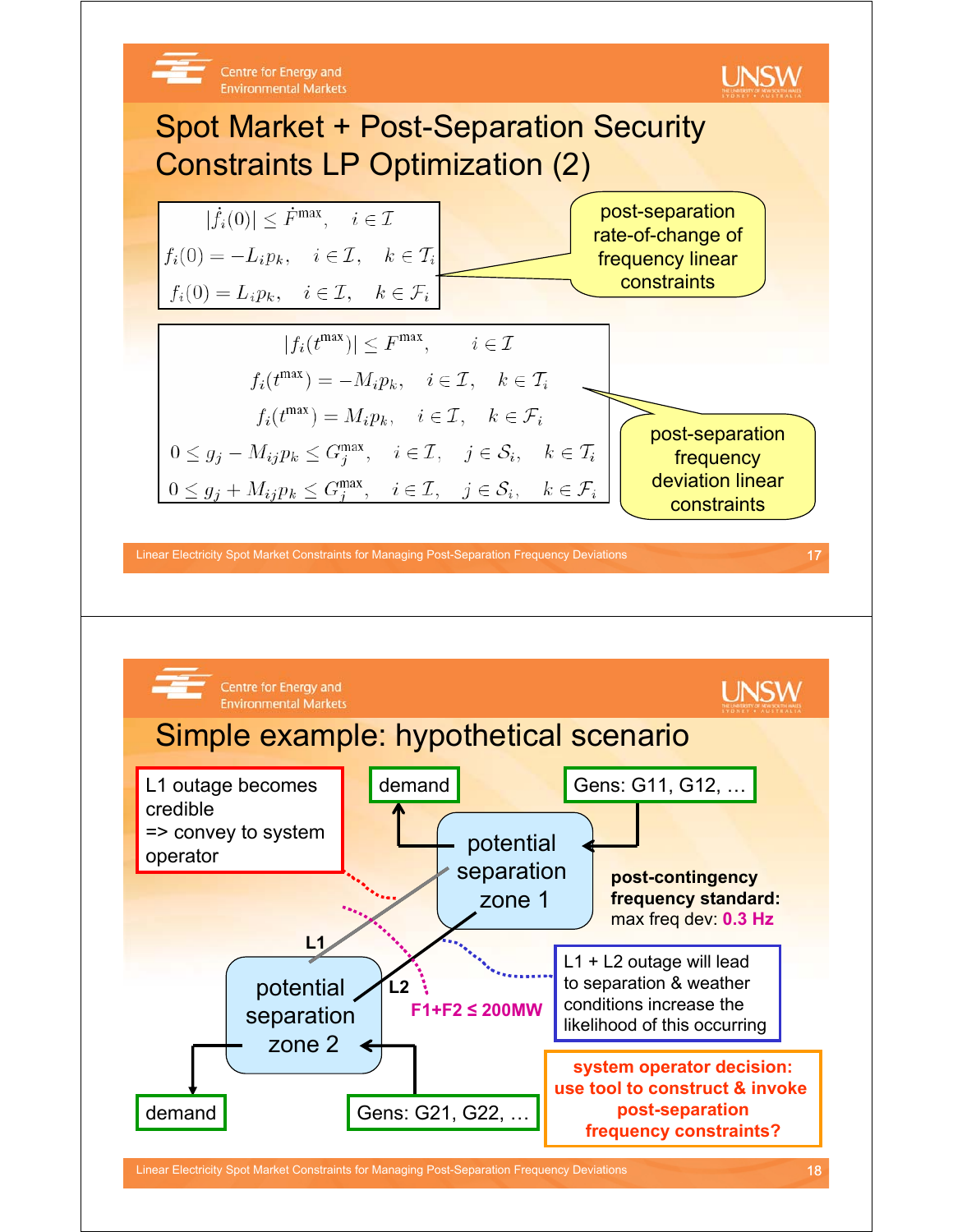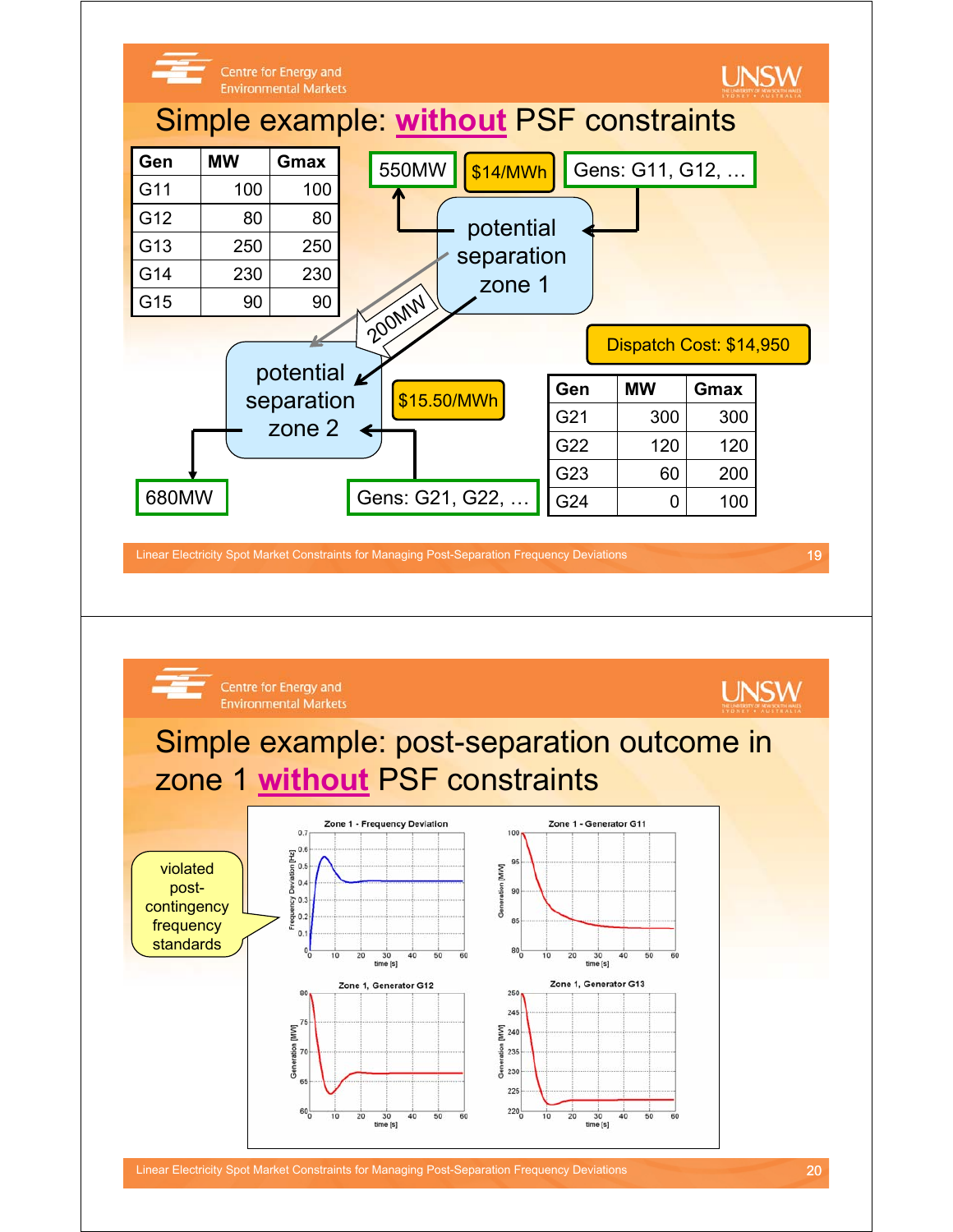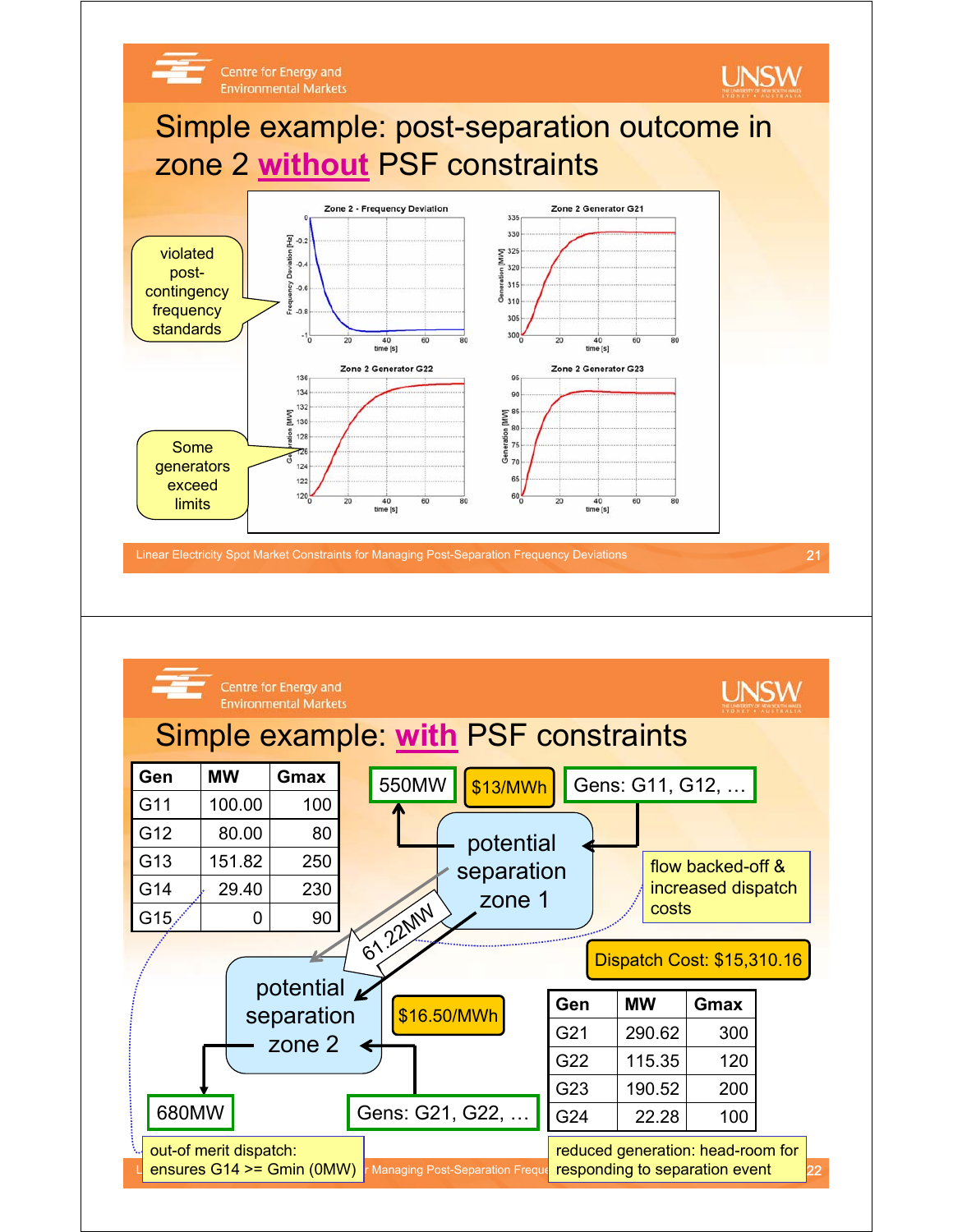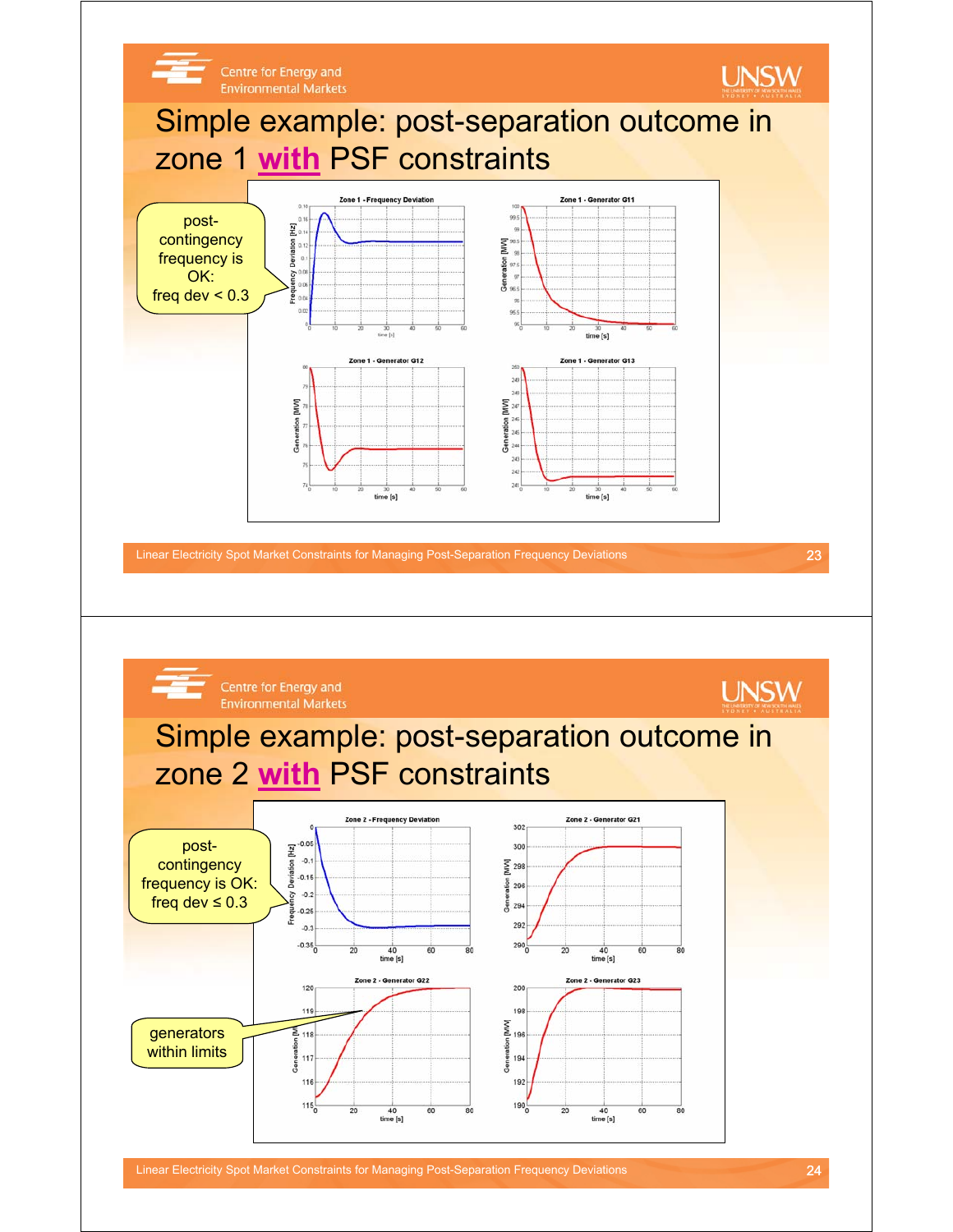

et Constraints for Managing Post-Separation Frequency Dacked off (not as much) **Fig. 1998** 26 680MW Gens: G21, G22, ... G24  $|$  34.33 | 100 similar to previously – gens backed off (not as much) slight variation to dispatch pattern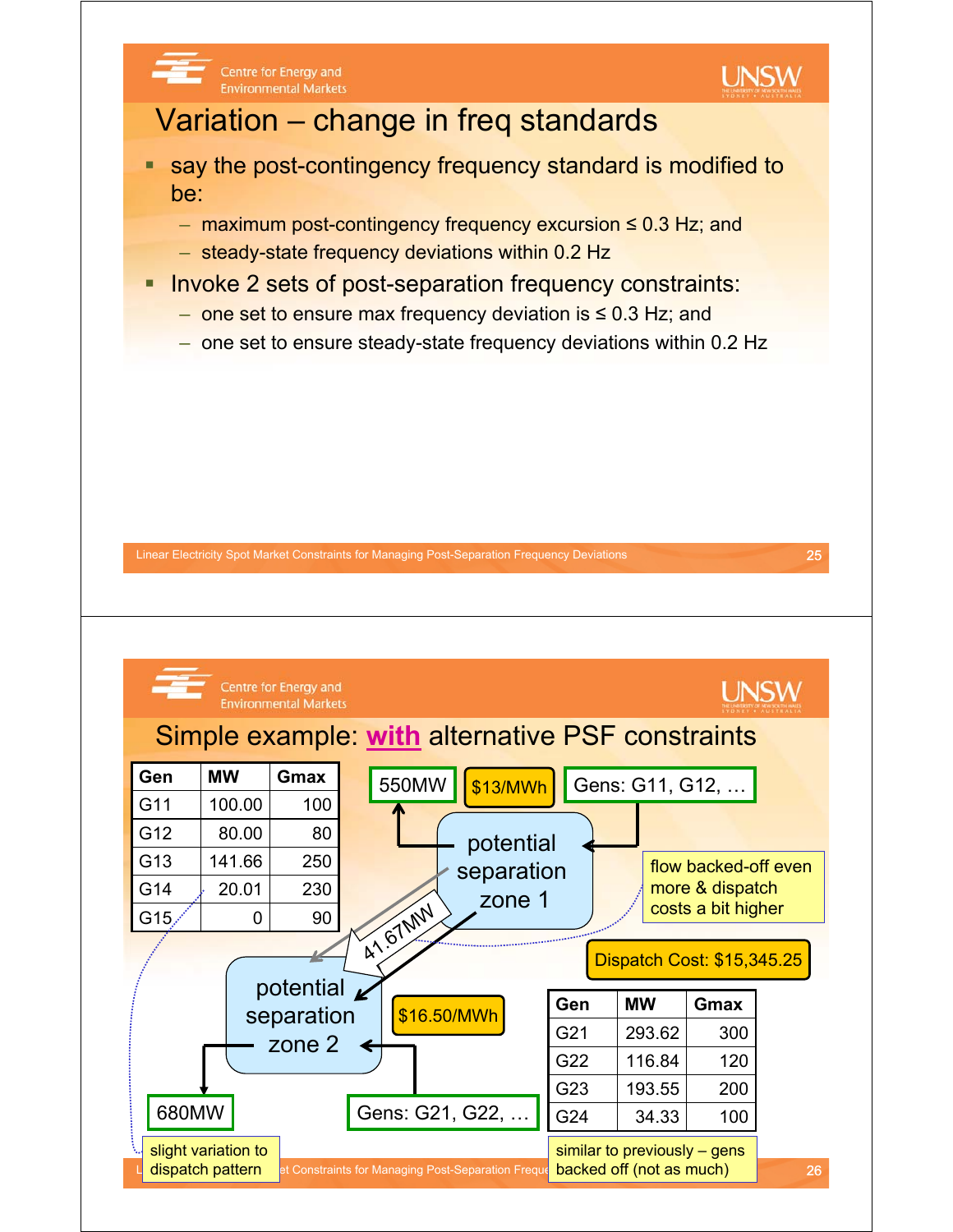

Linear Electricity Spot Market Constraints for Managing Post-Separation Frequency Deviations 28